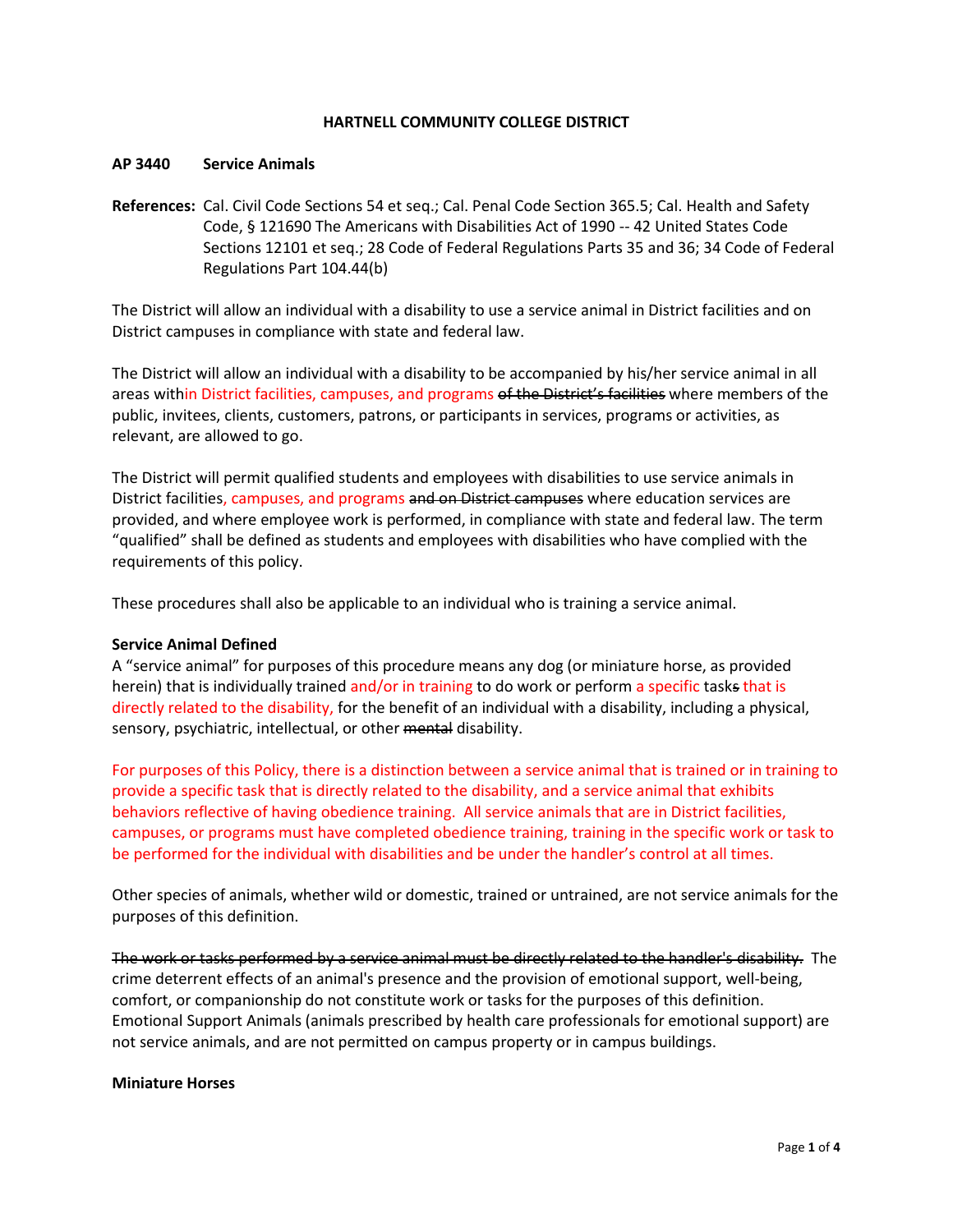The District will allow an individual with a disability to use a miniature horse as a service animal in District facilities, campuses, and programs and on District campuses if the miniature horse has been individually trained to do work or perform specific tasks directly related to the disability, tasks for the benefit of the individual with a disability and the District has determined, based on the following assessment factors, that a reasonable accommodation can be made:

- The type, size, and weight of the miniature horse and whether the facility can accommodate these features;
- Whether the handler has sufficient control of the miniature horse;
- Whether the miniature horse is housebroken; and
- Whether the miniature horse's presence in a specific facility compromises legitimate safety requirements that are necessary for safe operation.

# **Control**

The service animal must have wear a harness, leash, or other tether, unless either the handler is unable because of a disability to use a harness, leash, or other tether, or the use of a harness, leash, or other tether would interfere with the service animal's safe, effective performance of work or tasks, in which case the service animal must be otherwise under the handler's control (e.g., voice control, signals, or other effective means). Examples of service animals not being under the handler's control include, but are not limited to, animals that are barking (other than alerting to an immediate and present danger to the person with a disability), interacting with others while working, climbing and/or jumping on furniture, counters, water fountains, and/or other campus/community members.

For health and safety needs of campus and community members at-large, service animals are not permitted to drink or eat directly from water and food service devices or areas at the District campuses, and/or in its programs and activities. Students who request permission to use a service animal are required to bring any necessary food and water receptacles for their service animal's hydration/consumption, and ensure any spillage is cleaned when it occurs.

### **Care or Supervision**

The District is not responsible for the care or supervision of the animal, which includes cleaning, grooming, or picking up after the service animal. Service animals that are trained, or are in the process of being trained, to work with a specific student with a disability, shall be under the handler's control at all times, and not under the care by others on campus, unless the person is a recognized personal care attendant through DSPS.

Animal relief is permitted on natural grass covered areas of campus. Persons in need of service animals shall be responsible for picking up animal waste at the time it occurs. Students, who are unable to clean up their animal waste, shall have a personal attendant do so on their behalf, and discard it in a sealed container in area trash receptacles.

### Licensure and Vaccinations

District programs and activities are a place of public accommodation. Monterey County requires all animals in areas of public accommodation be licensed and to have current vaccination records.

The Department of Supportive Programs and Services (DSPS) has been identified as the District representative for collecting licensure and vaccination records for the service animals of students with disabilities. Students in need of a service animal shall schedule an appointment with a DSPS Counselor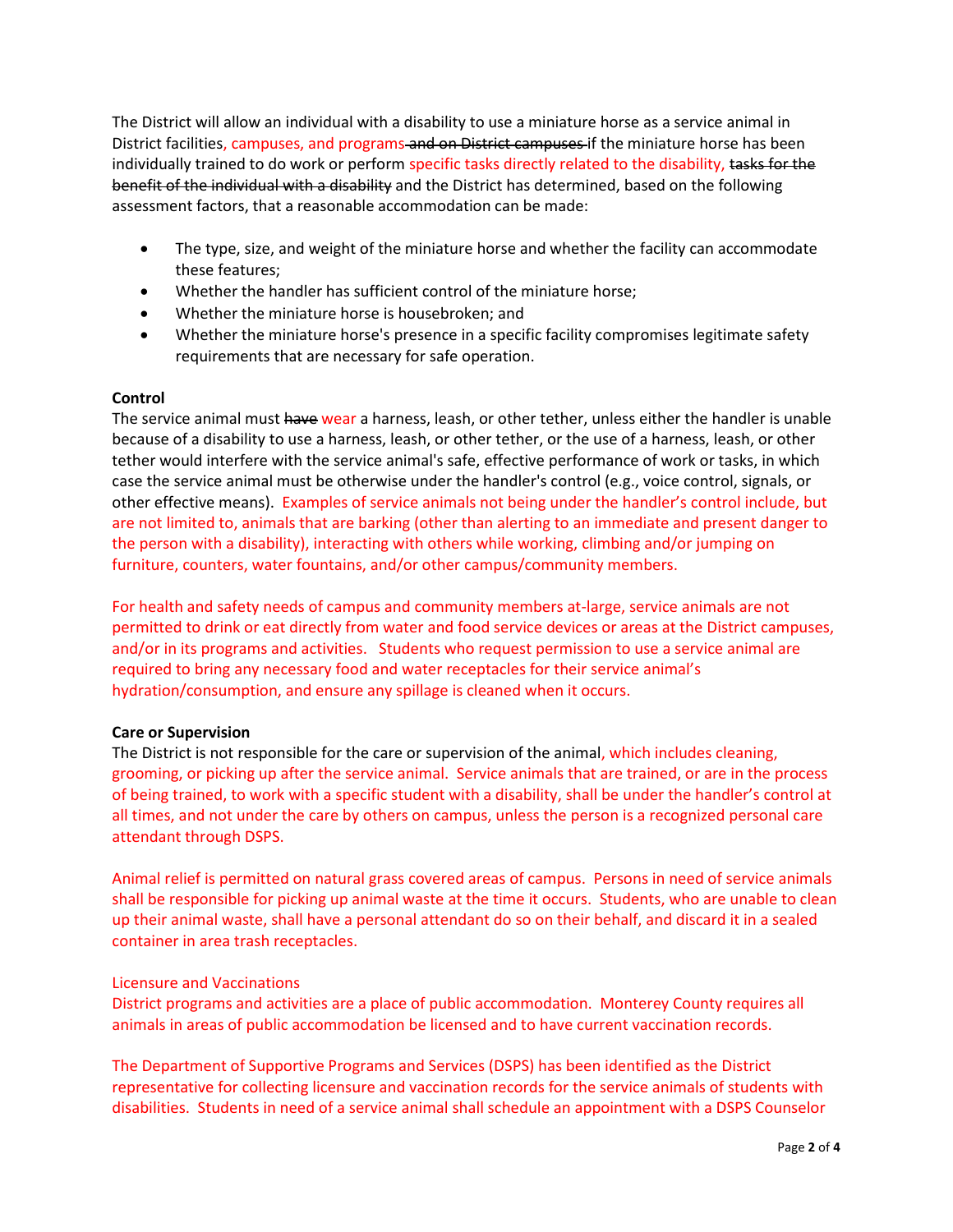for registration and record collection, prior to the start of classes, programs, and activities. Following registration through DSPS, students will be provided access to a District certificate for the service animal, which includes a photo ID, to be attached to the collar/harness of the service animal, that must be visible at all times on the animal, while present or participating in District facilities, campuses, and programs, to ensure campus members and constituents recognize it is a working service animal. Service animals without having proper vaccination and licensure records on file, may be excluded from District facilities, campuses, and programs.

### **Inquiries by the District**

The District may make inquiries to determine whether an animal qualifies as a service animal and should be permitted on campus, facilities and/or programs including but not limited to:

- Whether the animal is required because of a disability;
- Whether the animal has received required vaccinations and licensure,
- What work or task the animal has been trained to perform.

Campus members who identify a student with an animal on campus without a visible District photo ID reflecting the animal is a service animal, may refer the student to DSPS, as DSPS is the representative department responsible for making disability related inquiries, as well as collecting licensure and vaccination records.The District will not make either of these inquiries when it is readily apparent that an animal is trained to do work or perform tasks for an individual with a disability (e.g., the dog is observed guiding an individual who is blind or has low vision, pulling a person's wheelchair, or providing assistance with stability or balance to an individual with an observable mobility disability).

An individual may choose to produce a county service dog license or identification tag, but licensure or certification is not required in order to meet the definition of service animal under this procedure. There are no licensing or certification requirements for miniature horses.

The District may request proof of immunization, pursuant to state law (Health and Safety Code § 121690), requiring that all service animals be immunized.

### **Responsibilities of Persons Non-Students Utilizing Service Animals Students:**

A student with a disability who intends to bring a service animal to class is encouraged to register the animal with the DSP&S Office or with the ADA Compliance Officer in order to record their animal's breed, name, license number, and immunization record. The student's participation in DSPS services is voluntary.

Non-students: Employees or community members with disabilities who intend to bring a service animal onto the Hartnell premises are encouraged to register their animal with the ADA Compliance Officer, Security, or DSPS in order to record the animal's breed, name, license number, and immunization record.

The care and supervision of a service animal is the responsibility of the individual bringing the service animal on campus. Civil Code Section § 54.2 requires that the owner of the service animal be responsible for any damage done to the premises or facility by the animal. . State of California Health and Safety Code, § 121690, requires that all service animals be immunized.